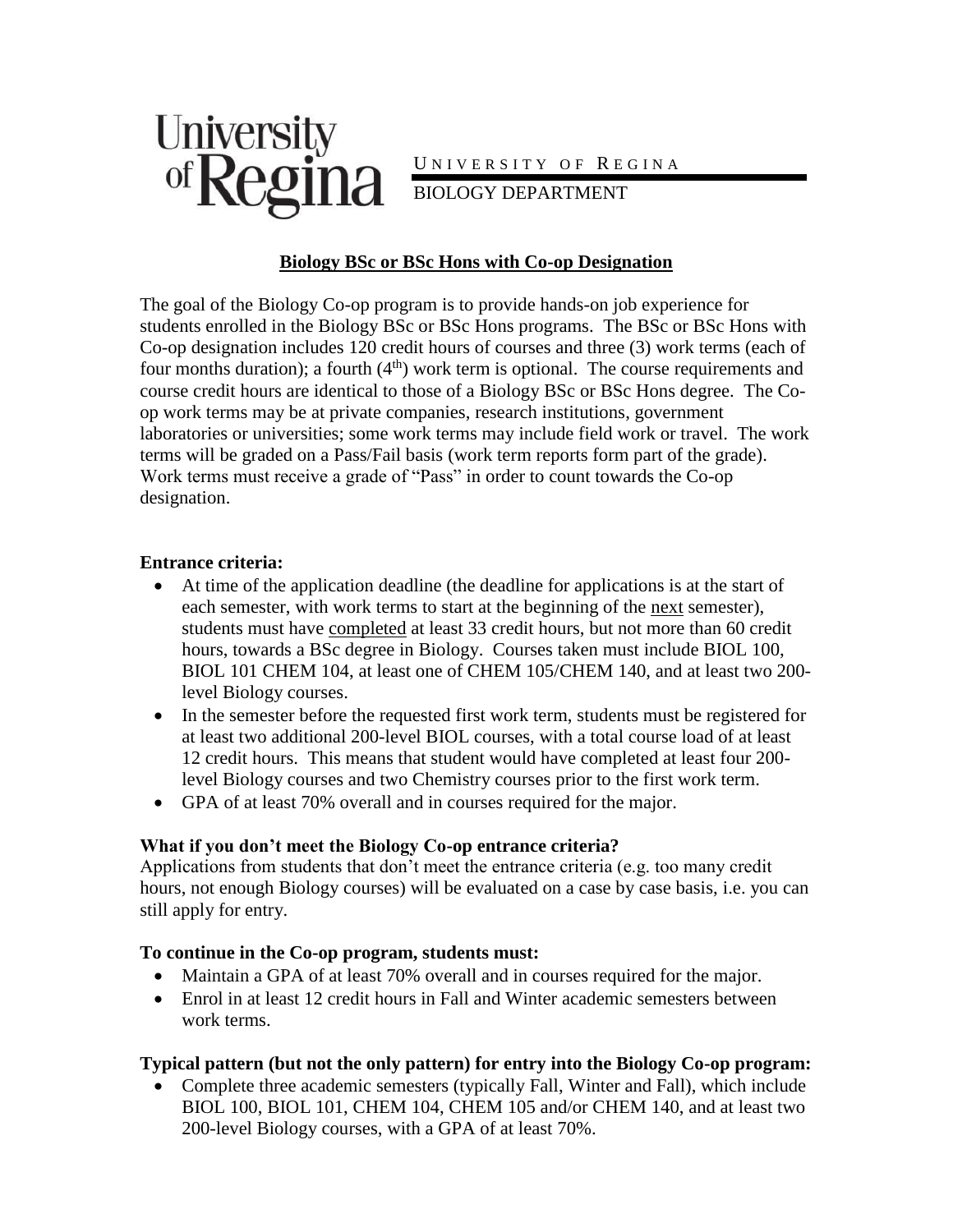- Apply for entry into the Co-op program in January of academic term #4 (between 33 and 60 credit hours of course work completed at the time of application - as an example, a student who took 5 courses per semester for three semesters, and then applied for entry into Co-op in January, would have completed 45 credit hours at the time of application). The first work term would be in May-August of second year (i.e. after the completion of academic term #4).
- Register for at least two additional 200-level BIOL courses for academic term #4, with a total course load of at least 12 credit hours.

#### *Two possible sequences of academic terms and work terms (there are many other possible sequences as well):*

| <b>Sept-Dec</b><br>(Yr1)<br><b>Academics</b><br># $l$ | Jan-Apr<br>(Yr1)<br>Academics<br>#2  | May-Aug<br>(Yr1)                                    | <b>Sept-Dec</b><br>(Yr 2)<br><b>Academics</b><br>#3 | <i>*Jan-Apr</i><br>(Yr 2)<br><b>Academics</b><br>#4 | May-Aug<br>(Yr 2)<br>Work-<br>Term #1           | <b>Sept-Dec</b><br>(Yr 3)<br>Academics<br>#5 |
|-------------------------------------------------------|--------------------------------------|-----------------------------------------------------|-----------------------------------------------------|-----------------------------------------------------|-------------------------------------------------|----------------------------------------------|
| Jan-Apr<br>(Yr 3)<br>Work-<br>Term#2                  | May-Aug<br>(Yr 3)<br>Work-<br>Term#3 | <b>Sept-Dec</b><br>(Yr 4)<br><b>Academics</b><br>#6 | Jan-Apr<br>(Yr 4)<br><b>Academics</b><br>#7         | May-Aug<br>(Yr 5)<br>Work-<br>Term #4               | <b>Sept-Dec</b><br>(Yr 5)<br>Academics<br>$\#8$ | Jan-Apr<br>(Yr 5)                            |

| <b>Sept-Dec</b><br>(Yr1)<br>Academics<br>#1 | Jan-Apr<br>(Yr1)<br>Academics<br>#2         | May-Aug<br>(Yr1)                             | <b>Sept-Dec</b><br>(Yr 2)<br><b>Academics</b><br>#3 | <i>*Jan-Apr</i><br>(Yr 2)<br>Academics<br>#4        | May-Aug<br>(Yr 2)<br>Work-<br>Term #1                  | <b>Sept-Dec</b><br>(Yr 3)<br>Academics<br>#5 |
|---------------------------------------------|---------------------------------------------|----------------------------------------------|-----------------------------------------------------|-----------------------------------------------------|--------------------------------------------------------|----------------------------------------------|
| Jan-Apr<br>(Yr 3)<br>Work-<br>Term#2        | May-Aug<br>(Yr 3)<br><b>Academics</b><br>#6 | <b>Sept-Dec</b><br>(Yr 4)<br>Work-<br>Term#3 | Jan-Apr<br>(Yr 4)<br>Academics<br>#7                | May-Aug<br>(Yr 5)<br>Work-<br>Term #4<br>(optional) | <b>Sept-Dec</b><br>(Yr 5)<br><b>Academics</b><br>$\#8$ | Jan-Apr<br>(Yr 5)                            |

\*Apply for entry in the Co-op program at the beginning of January (see schedule and deadlines on the Co-op website) if you wish to have a Spring/Summer work term. General rule: at latest, apply for entry into Co-op at the *start* of the semester *before* the semester in which you wish to have your first work term.

The academic and work term sequences shown above are not the only possible sequences. However, regardless of the actual semester sequence used, students in the Biology Co-op Program must plan their academic terms so that they can complete the degree requirements of the BSc or BSc Hons in Biology.

There are typically few Science courses available in the Spring/Summer. Science courses that are typically available in Spring/Summer include CS 110, MATH 110 and STAT 100. Biology Co-Op students should also use non-work-term Spring/Summer semesters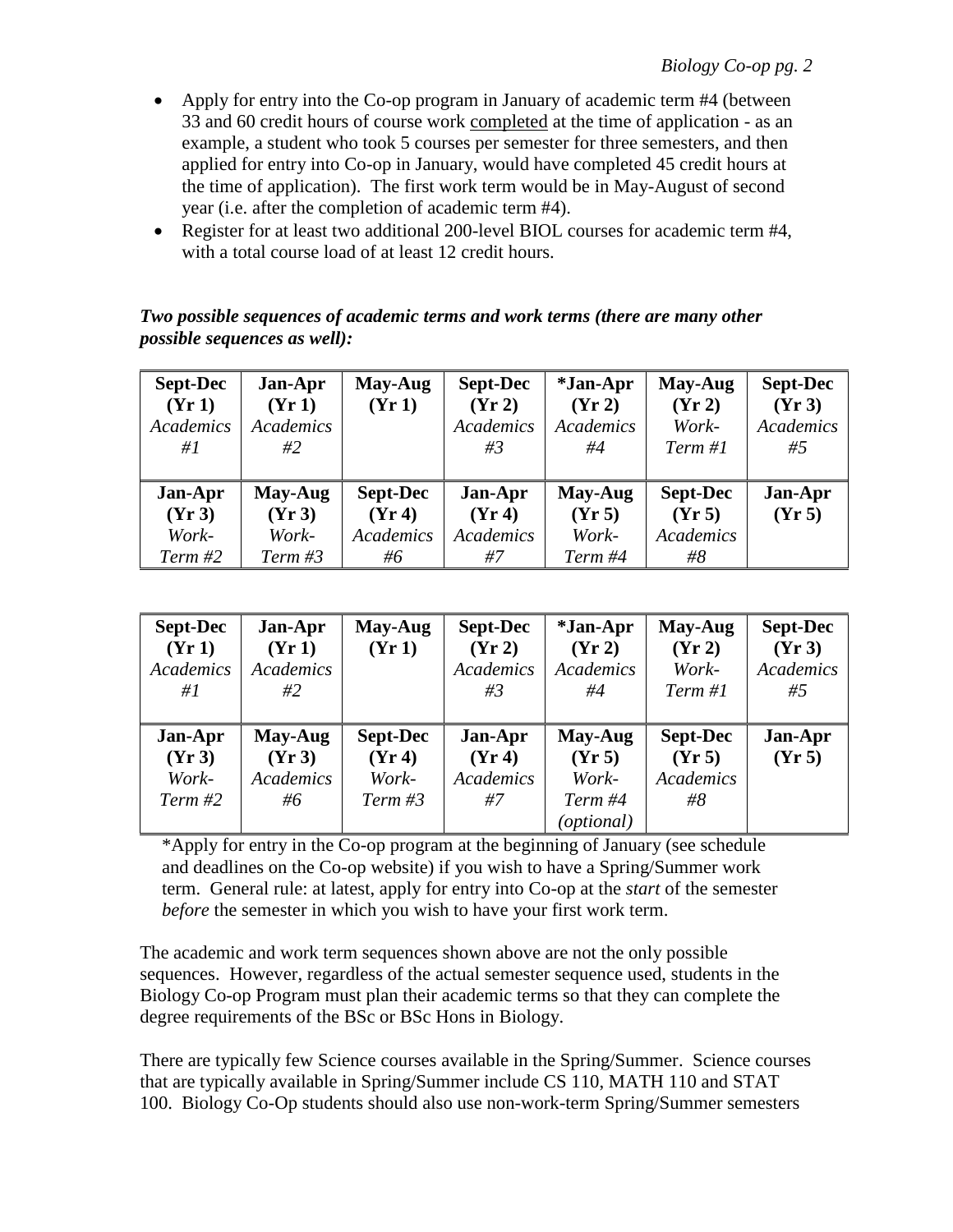to take Arts/Fine Arts courses (18 credit hours are required), ENGL 100, ENGL 110, and other elective courses.

For Co-op students only, Faculty of Science rules allow for 15 credit hours of courses to be taken in Spring/Summer (12 credit hours is the maximum for other students).

### **Time to Completion of a BSc Biology with Co-op**

Depending on the timing of the work terms (Spring/Summer, Fall, Winter) the Co-op program will take two to three semesters longer than a regular BSc or BSc Hons program, assuming that students take 15 credit hours of courses during academic semesters.

### **Course Requirements and Planning your Degree**

It is unusual, if not impossible, to be able to complete all work terms during Spring/Summer semesters exclusively. Therefore it is very important to plan your program carefully. Students must plan on taking courses during Spring/Summer.

### **Work Terms**

Work terms are arranged by the University of Regina Co-op Office [\(http://www.uregina.ca/careercentre/coop/\)](http://www.uregina.ca/careercentre/coop/). There is a system of interviews and "matching" between employers and students (run by a computer called "Placepro"). The Co-op Office also offers seminars about topics as résumé writing and workshops about how to prepare for an interview; attendance at these seminars is mandatory.

With special permission, double work terms (8 months duration) may be arranged. These double work terms must be approved by the employer, the student, the departmental Coop coordinator and the Co-op Office. Double work terms require the writing of two work term reports.

Most, but not all, work terms are located outside of Regina (although always within western Canada to date). Also, summer jobs working for university faculty members or for agencies that do science, *may also count as a Co-op work term*.

# **Important University of Regina Co-op Rules**

- A maximum of one course (3 credit hours) may be taken during a work term, and only with permission of the employer.
- The Co-op program must end with an academic semester, and cannot end on a work term.

# **Work Term Report**

All students must submit a work term report early in the next semester after completion of the work term. The report will be 10-12 pages long (not including references or title page), double-spaced, and printed in serif (e.g. Times New Roman) 12 point font, on standard letter-size paper and using 2.5 cm margins.

Reports will be graded according to the following scale: Pass, Requires Revision, or Fail. Reports graded Requires Revision will be returned to the student and must be revised and re-submitted within 3 weeks. The revised report must receive a grade of Pass for the overall work term to receive a grade of Pass. Reports with a grade of Fail will not be rewritten, and the associated work term will not receive a Pass.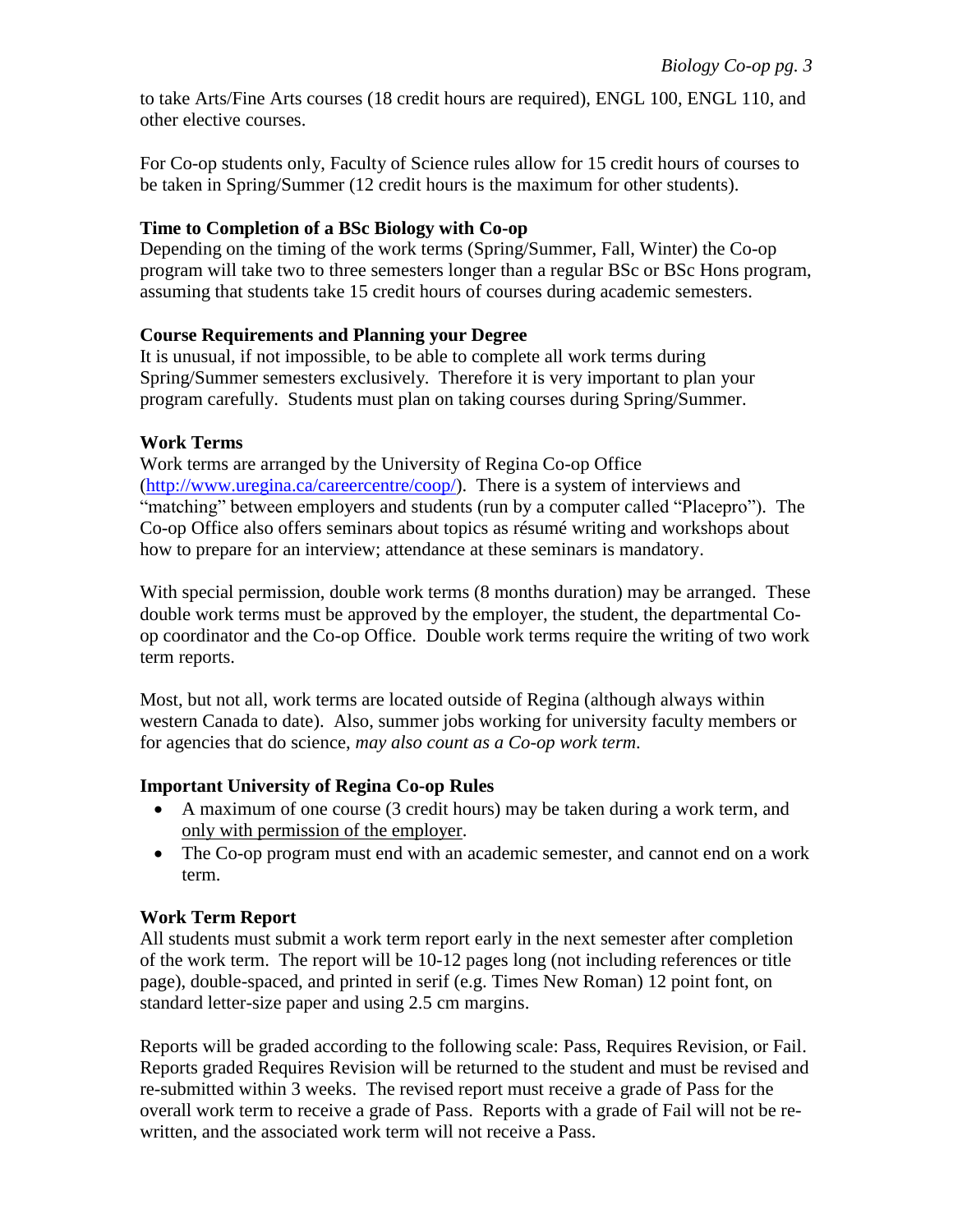For a double work term, two work term reports are required: one at the end of four months (completion of the first half of the double work term), and a second report at the end of eight months (after completion of the second half of the double work term).

# **Formats for Work Term Reports**

There are two possible formats for the work term reports. If you undertook a specific project during your work term, or if a specific project was substantial part of your work term, your report can describe this project, including a description of the hypothesis that was tested. The format of such a report would follow the format of a scientific paper or a lab report, and contains the following sections:

- Title page
- Abstract
- Introduction
- Materials and Methods
- Results
- Discussion (may be combined with Results into a Results & Discussion section)
- Literature Cited

Alternatively, if you were not involved in a specific project, but rather took part in various tasks/projects, then your work term report can focus on one aspect of the work that was undertaken. For example, you might describe the technical and theoretical bases of one of the techniques/methodologies that you employed. This type of report would include the following sections:

- Title page
- Abstract
- Introduction
- Discussion (with subheadings and a concluding summary)
- Literature Cited

For both types of reports, please cite literature/articles/references etc. A minimum of five references is required. An article from a website is eligible as a reference only if the article is evidently and obviously written by an authority on the topic or if the article is a reprint of a peer-reviewed journal article.

Regardless of the type of report that you write, a day-to-day account or log book of your work activities is *not* the goal.

Before starting work on your work term report, please check with your supervisor that it is acceptable for you to write about the proposed topic. There are occasions when experimental results are considered to be confidential, and the supervisor/employer may prefer that you don't incorporate the results into your report. Alternatively, we have occasionally arranged for the work term supervisor, rather than the co-op coordinator, to grade the work term report when confidential information is used in the report.

When describing your proposed work term report topic to your supervisor, indicate that any results/data incorporated into the report will only be used for the work term report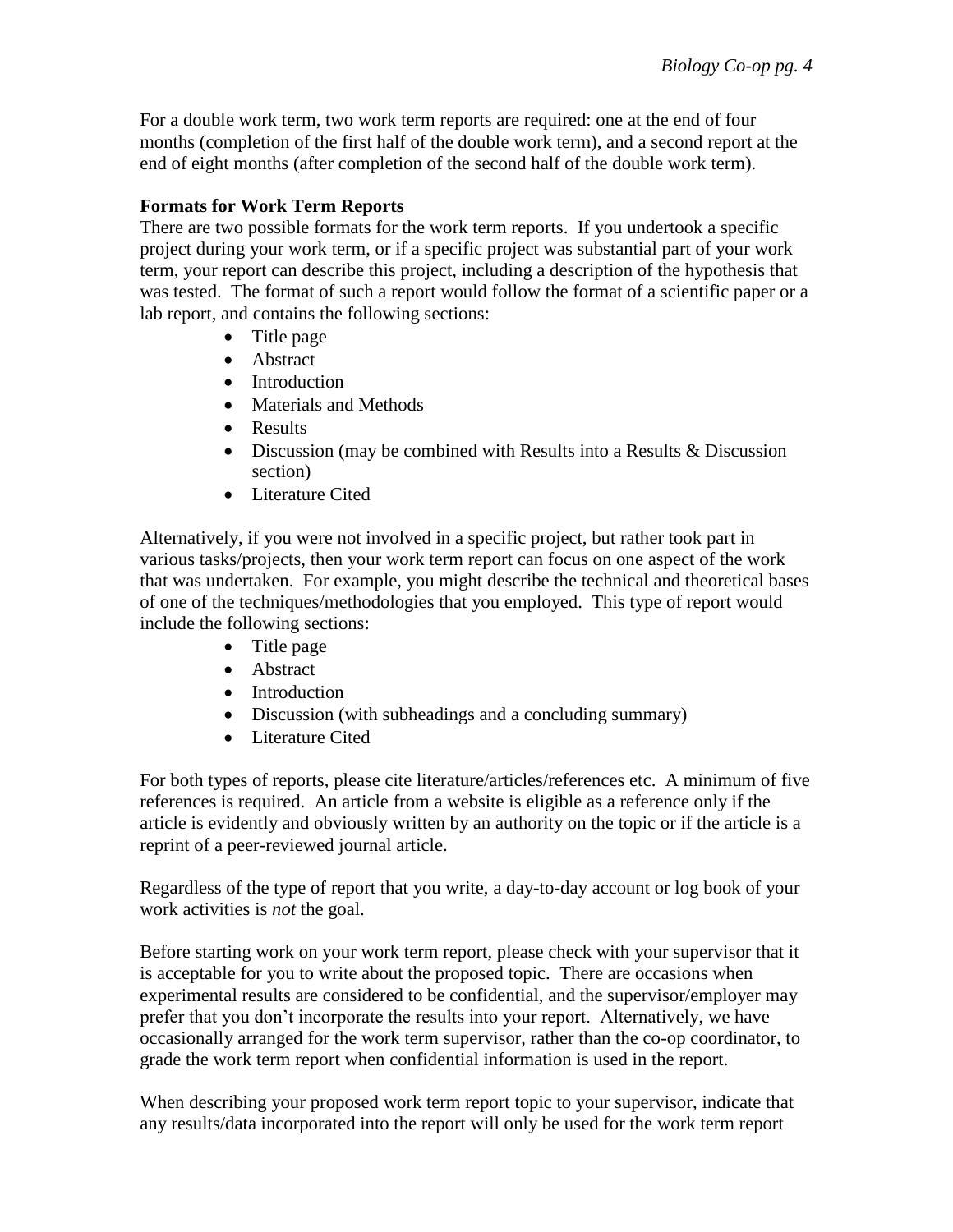(no other dissemination will occur), and that the only reader of the report will be the Biology Dept. co-op coordinator.

*Title page* - The title should be informative, indicating specifically the subject of the report. Include your name and student number on the title page, as well as the location (including company or organization name) and dates of the work term.

Work term reports will be graded on the basis of both content and style. In terms of content, the student is expected to demonstrate that he/she has a genuine *understanding* about the work performed or the technique described. This understanding encompasses both why the work was performed, and why the work was performed in a particular manner; i.e. what is the theoretical basis?

In terms of style, the report must be clearly and concisely written, and organized in a logical manner. As many people have pointed out, there is no point in having brilliant ideas if they can't be communicated. Communication is an essential skill in science, and in most other careers as well.

It is a good idea to start working on the report early during your work term. Do not leave the report writing until one or two days before the due date; this is a recipe for a poorlyprepared document. Many people find that once a document is "completed", it's a good idea to NOT immediately hand it in. Instead, hang to the document for a week and then re-read it. This distance in time will provide a fresh perspective on the document, and will allow to you read what you actually wrote rather than what you meant to write. Take this opportunity to do the final editing of any sections whose meaning is not instantly clear. THEN, and only then, hand in the report. This method of will lead not only to improved work term reports, but also improved lab reports and term papers in your course work.

Furthermore, for those students who have troubles with writing, there is a lot of help available. For example, the U of R's Student Success Centre has a Writing Service [\(http://www.uregina.ca/student/ssc/\)](http://www.uregina.ca/student/ssc/) that can help you learn how to proofread, and evaluate and edit your own work. As well, there are numerous websites and books devoted to the basics of writing (e.g. topic sentences, paragraph usage, grammar, punctuation) and also about scientific/technical writing.

#### **Due Date for Work Term Report**

Due dates are set by the U of R Co-op Office; please the schedule on the Co-op website. Please e-mail your completed work term reports to [harold.weger@uregina.ca;](mailto:harold.weger@uregina.ca) the report should be in Word or a similar word processing program (not as a PDF please; PDFs are difficult to edit).

# **Other Considerations**

Most employers expect that Co-op students will have a valid driver's licence. If you don't have a driver's licence it is important to provide that information to the Co-op Office *before* you interview for jobs. Also, some positions require a security check (e.g. positions at Agriculture and Agri-Food Canada).